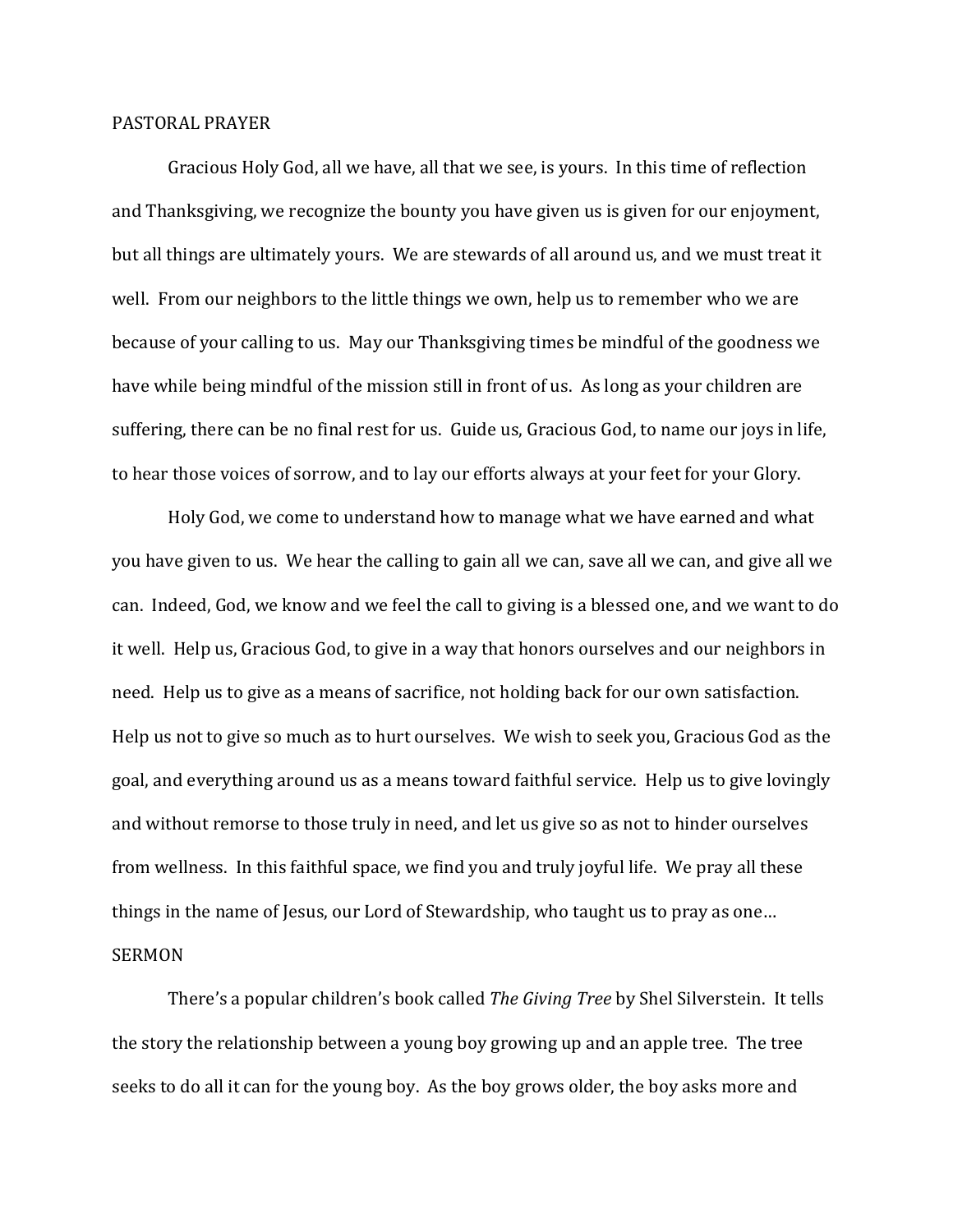more from the tree. The young boy wants money, so the tree gives all the apples it can grow to him to sell. Now an adult, he wants a house, and the tree tells him to cut off the branches of the tree for the lumber. The man wants a boat, and the tree tells him to take the entire trunk to make one. There is nothing left but a stump, and the boy, now an old man, sits on the stump of the tree because he wants a place to sit.

 You can interpret this story many ways in light of the idea of "giving all you can." Some see it as unconditional love, but it is also a story of warning. We, of course, don't want to live a life that lacks love and service; we must give well. On the other hand, like the giving tree, we can easily give too much of ourselves in the pursuit of love and service. We can come out of our service taken down, left with nothing, and burnt out if we give too much without taking care of ourselves. Jesus doesn't call us to extremes but to faithfulness, and that's where we gotta keep working to get.

 We continue assembling this stewardship puzzle. John Wesley's words and our modern interpretation bring us to the final point. "Gain all you can." We are called to live a life that honors the blessing of work and to gain the fruits of that labor, but never gain at the expense of your own well-being or your neighbors well-being. It's harder than it sounds. "Save all you can." We are called to live a life that honors our wealth and our things by putting them into proper perspective. Don't spend frivolously, and don't hoard things that you don't need when they could be of use to your neighbor. Now we come to the final piece, and this last piece brings the entire picture into focus. "Give All You Can." This part, like the other two, can lead us to some very unfaithful places if we do not do it well. There is a faithful middle ground between the lack of giving and the debilitating experience of giving more than we should. Let's explore what "Give All You Can" means for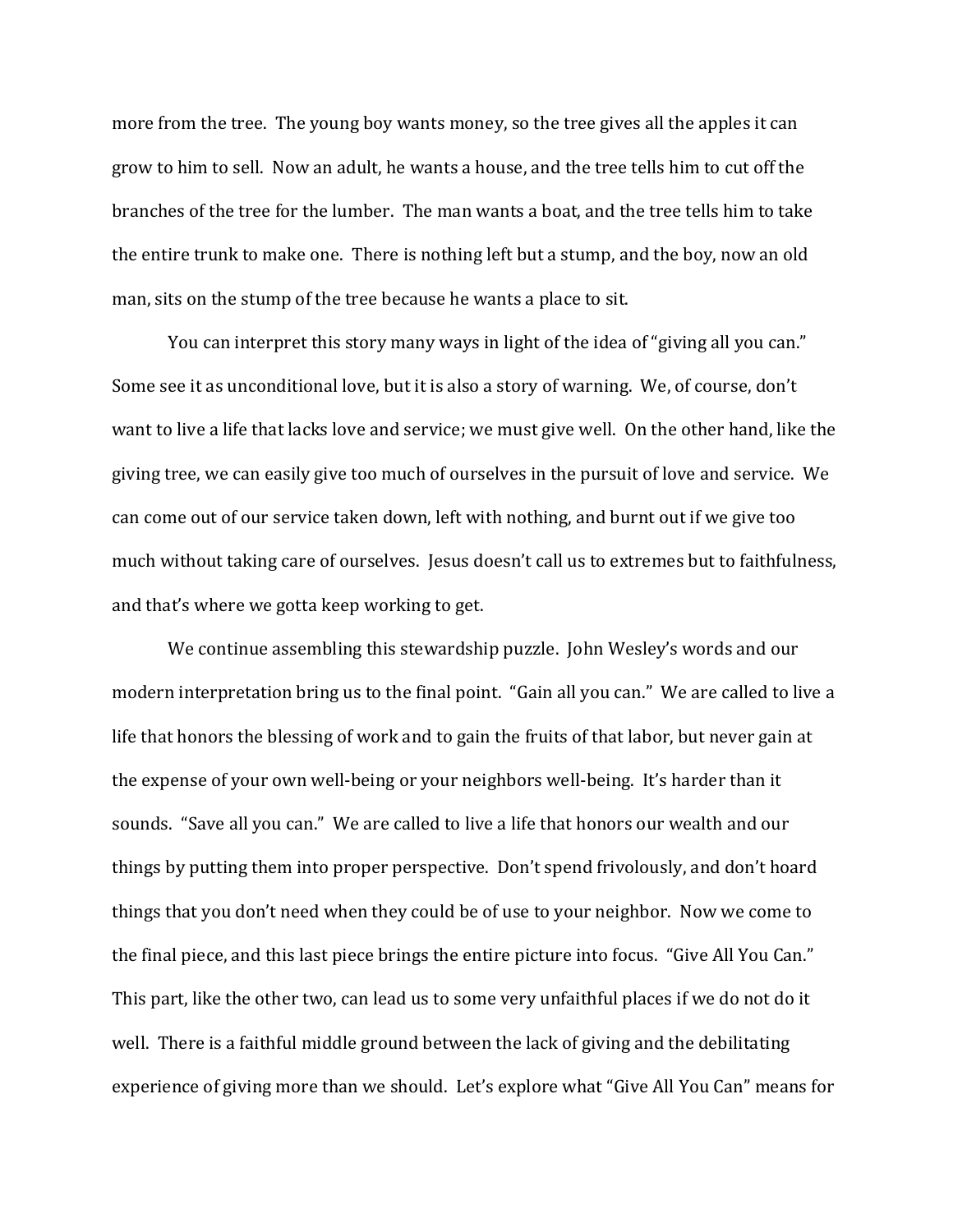us today as we hear Wesley's words, delve into the scriptures from Mark, and find the faithful middle ground between giving too little and too much.

 Wesley continues his sermon, after gaining and saving all we can, to giving all we can. We must consider what it means to be a faithful steward in this world. He says,

"Consider: when the possessor of heaven and earth brought you into being and placed you in this world, he placed you here not as proprietor, but a steward. As such he entrusted you for a season with goods of various kinds. But the sole property of these still rests in him, nor can ever be alienated from him. As you yourself are not your own, but his, such likewise is all that you enjoy."

The translation is simple: Don't think that you and your stuff is all about what you want. You have been put on this earth to take care of all God's bounty, not to just accumulate God's things. You are a steward. You take care of the things you have been entrusted with: the things you have accumulated and, more importantly, yourself. God calls us to willingly give of our time, talents, and tangible gifts, but we must do it well. When we give, we must honor these things by giving so that we are uncomfortable, but, at the same time, not giving too much that we dishonor the God-given gift of ourselves. That's may be the most crucial.

Our scripture lessons today show us some interesting examples of what it means to give. The first scripture lesson was the rich man who came to Jesus and asked him what he must do to gain eternal life. Jesus' response is simple; he reminded him of the commandments. "I have done all these since my youth!" said the rich man. Jesus is moved to compassion with him, because he sensed that there is something missing…something vital. "You lack one thing; go, sell what you own, and give the money to the poor, and you will have treasure in heaven; then, come, follow me." Those words strike deeply, with the rich man, and I believe us as well. The young man is "shocked," but in Greek, it is better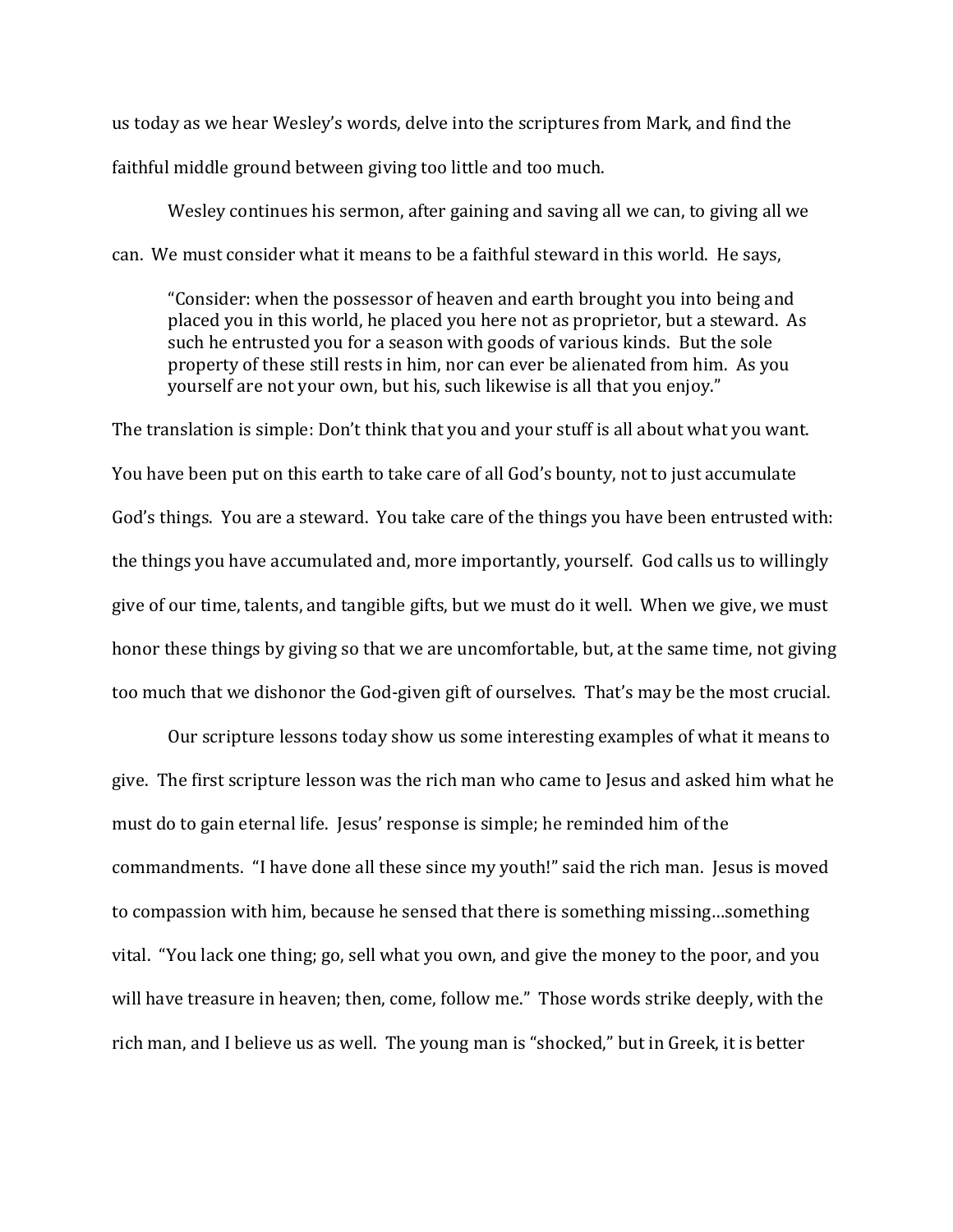translated "sad," according to the New Interpreter's Commentary. He went away grieving, for he had many possessions. Perhaps they were the most important thing in his life.

 This passage has been interpreted and interpreted over, time and again. Everyone has their own two cents on what Jesus said. Some think, "the only way to be faithful is to give everything away!" I don't think that's the case. Notice that he didn't give the last statement first; Jesus didn't tell him to sell everything right off the bat. Jesus is using his fantastic pastoral care skills to guide this man. Here's one of the keys to pastoral care: it's always about more than the first question…the first question just begins the search to what the other person really needs. The first question of the rich man here wasn't the point. It wasn't what he needed to do to find eternal life; it's what roadblocks were in his path. As Jesus quickly discerned, the main roadblock was his unfortunate connection to his possessions, and how the balance got out of sorts. He cared more about his wants and desires than his neighbor's needs and God's calling, so he was found unfaithful.

 In the Old Testament, there are a lot of Levitical Laws concerning proper placement of things. Right off the bat, the people are called to give 10% of their gross income. This is known as tithing. It is a practice that easily and appropriately translates to our current day. It's an expectation that we seek to give 10% back to God, through the church or other places doing God's work As Catherine and I have grown in our marriage, we have sought to make tithing something we do each month, no question. Right now, we're still working on it, growing month by month with our monetary devotion. It's a hard thing, because to give 10% away right off the bat can put you at a disadvantage with all your expenses. There are a lot. But here's the key: our giving SHOULD be a hard thing. Giving SHOULD be a sacrifice. We should be giving of our time, our money, and ourselves that we become disadvantaged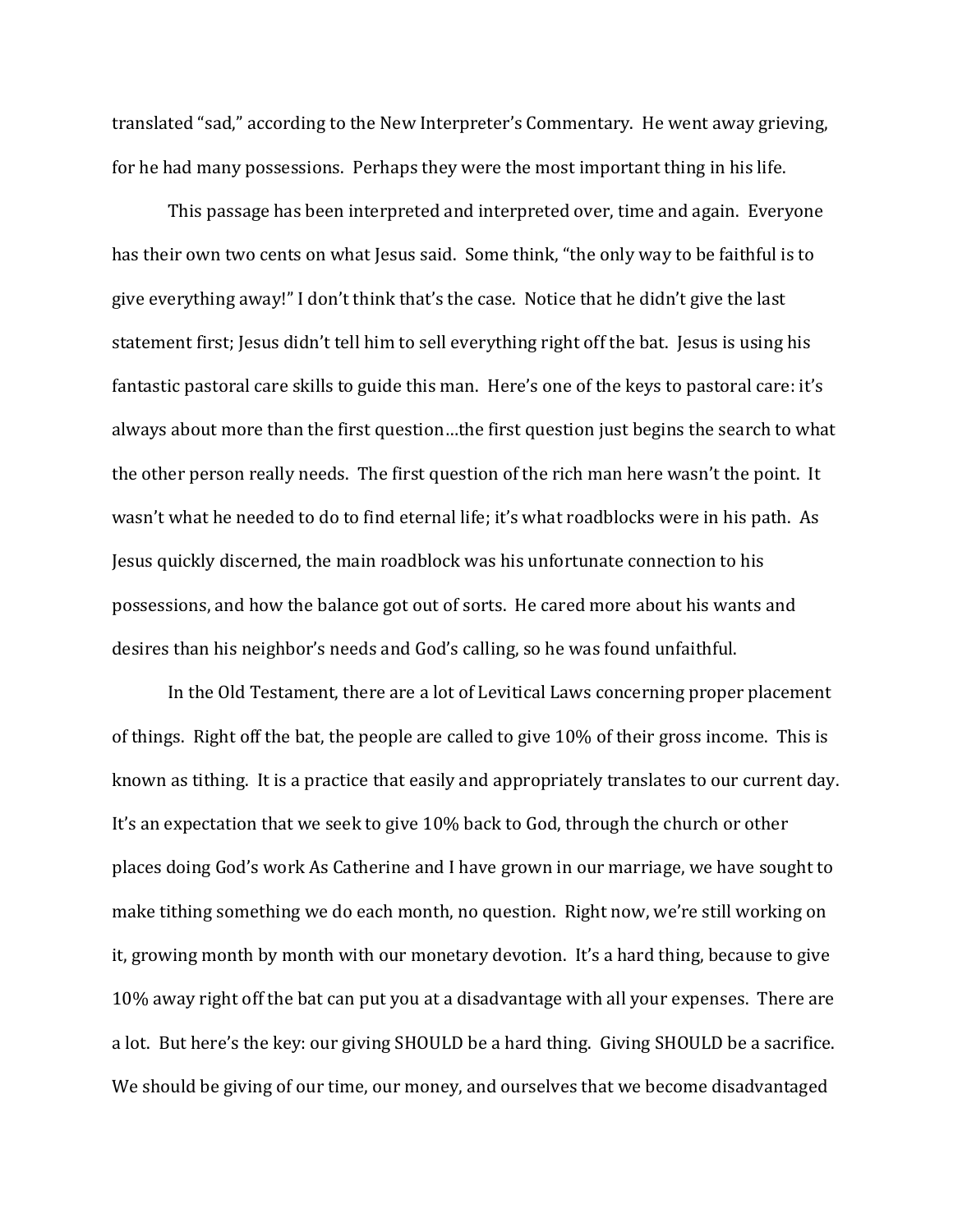with that sacrifice. If we aren't giving to a disadvantage, then giving is no sacrifice. Because we are in these walls, because we worship a God who gave everything for us, we are called to sacrifice in return, and 10% really isn't all that much in the grand scheme of things.

Last week, we talked a great deal about faithful treatment of stuff. Sometimes you have too much, and you have to give some away. This is the case here. This man had more than he needed, and that stuff was becoming a roadblock to wellness, to "treasure in heaven." Wesley's sermon gives some important features on how we best give. First, we attend to our basic needs, then our family's basic needs, because we can't give well when we don't take care of ourselves. With what is left, we are called to give to our community of faith, and then those that have need. Whatever we give we give as an offering to God, who does not let any of our good actions go to waste.

 We give to a disadvantage, but a disadvantage does not necessarily mean giving everything. The second scripture lesson may not be what it appears. We have Jesus and the disciples watching the crowds come and deposit their offerings into the Temple Treasury. Many come with large sums of money, but then comes a poor widow. She drops in 2 small copper coins. The New Interpreter's Commentary says that each one of these coins is worth 1/64 of a denarius, which is one day's wage. Jesus says that she has put into the treasury more than the other people, for she has given all she had to live on. We have to step back and look at this passage with new eyes. The automatic interpretation is that she is lauded by Jesus and all of the other people are. This passage comes right after Jesus denounces the scribes and how they "devour widow's houses." This very well be an example to further Jesus' point. The widow may not be lauded here; Jesus might be lamenting her situation. She had to give all she had to live on because the temple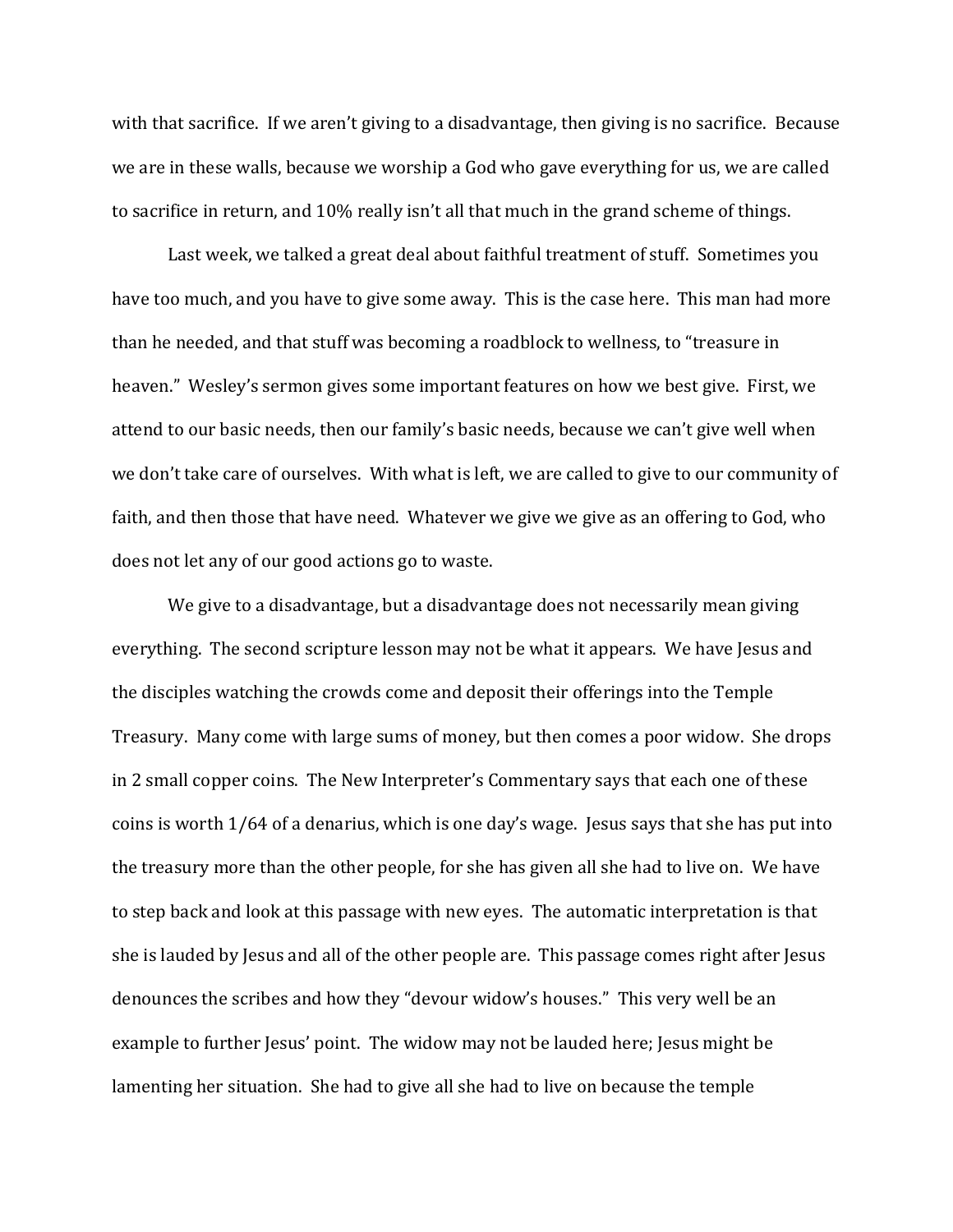authorities are that greedy. Jesus is more critiquing those who encourage others to give more than they should.

 "Give All You Can" refers to many parts of our lives. Our finances, our time, our belongings. But we can easily go overboard if we do not measure "all you can" very well. This is a lesson in boundaries. The woman at the temple felt such an obligation that she gave more than she should. I don't think that this is necessarily a faithful thing and an easy trap to fall into. Do you ever get the feeling that you are being asked more of than you can give? We seem to think that it's a badge of courage for the one who is busier beyond their ability to cope, and we should wear that badge even though we are totally broken and run down. There's another charity calling you for money. A friend is asking you to be at a party he or she is putting on when you had some personal time planned. An organization you support wants you to be an officer or take on more responsibility. It's an honor, but you don't really feel the motivation to do it. You think that others are depending on you, so you take up the mantle of leadership. Your employer keeps asking for more time without proper compensation. Well, you want that promotion, so may as well keep chugging along…even though you're chugging along on empty. Family is coming for Thanksgiving. You don't want them to think that you live in this mess, so you feel the necessity to deep clean the entire house because, well, it had to be done. At the end of the day, you find yourself literally sick because you haven't done anything to take care of yourself. You eat badly and on the run, you don't get enough sleep, because, well, who has the time? You realize there's no time for yourself; it's devoted to someone or something else.

Some of us thrive on being busy, but this is too much. The workaholic gives all he or she can, but they do not give well. The principles of church and of God can be easily abused